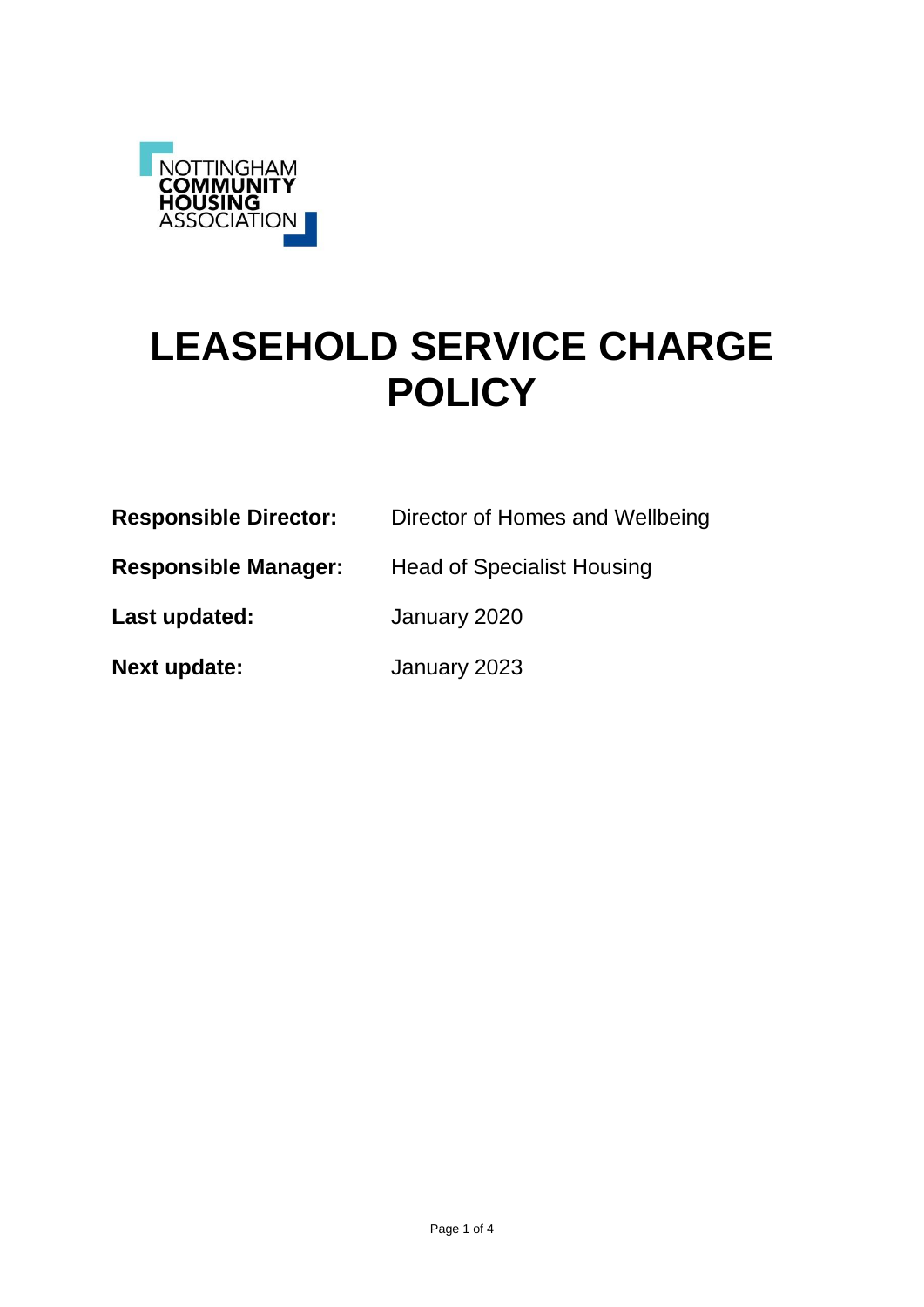## **G04 Leasehold Service Charge**

### **1. Purpose**

1.1 This policy and procedure intends to ensure that the Association delivers good quality, value for money services to its leaseholders, the full cost of which is recovered in full through the service charge.

#### **2. Policy Statement**

- 2.1 It is the policy of the NCHA Group to operate service charges within the current framework of the law and good practice.
- 2.2 The Association will recover service charge costs in full wherever possible.
- 2.3 Where a shortfall (deficit) or surplus occurs these should be reasonable and properly accounted for.
- 2.4 Leaseholders will be consulted about the level, standard and cost of services.
- 2.5 NCHA will aim to provide services which leaseholders regard as good value for money.

#### **3. Risks**

- 3.1 The risk that the full cost of services is not recovered, resulting in leaseholders being indirectly 'subsidised' by the Association's tenants.
- 3.2 The risk of poor customer satisfaction levels with the cost and standard of service charges and the way they are administered.
- 3.3 The risk that leaseholders will refer the reasonableness of their service charges to the First Tier Tribunal.
- 3.4 The risk that service charges could be applied inconsistently across the Group's leasehold housing stock.
- 3.6 The risk of failure to meet the standards of service delivery in the Homes and Communities Agency's regulatory framework.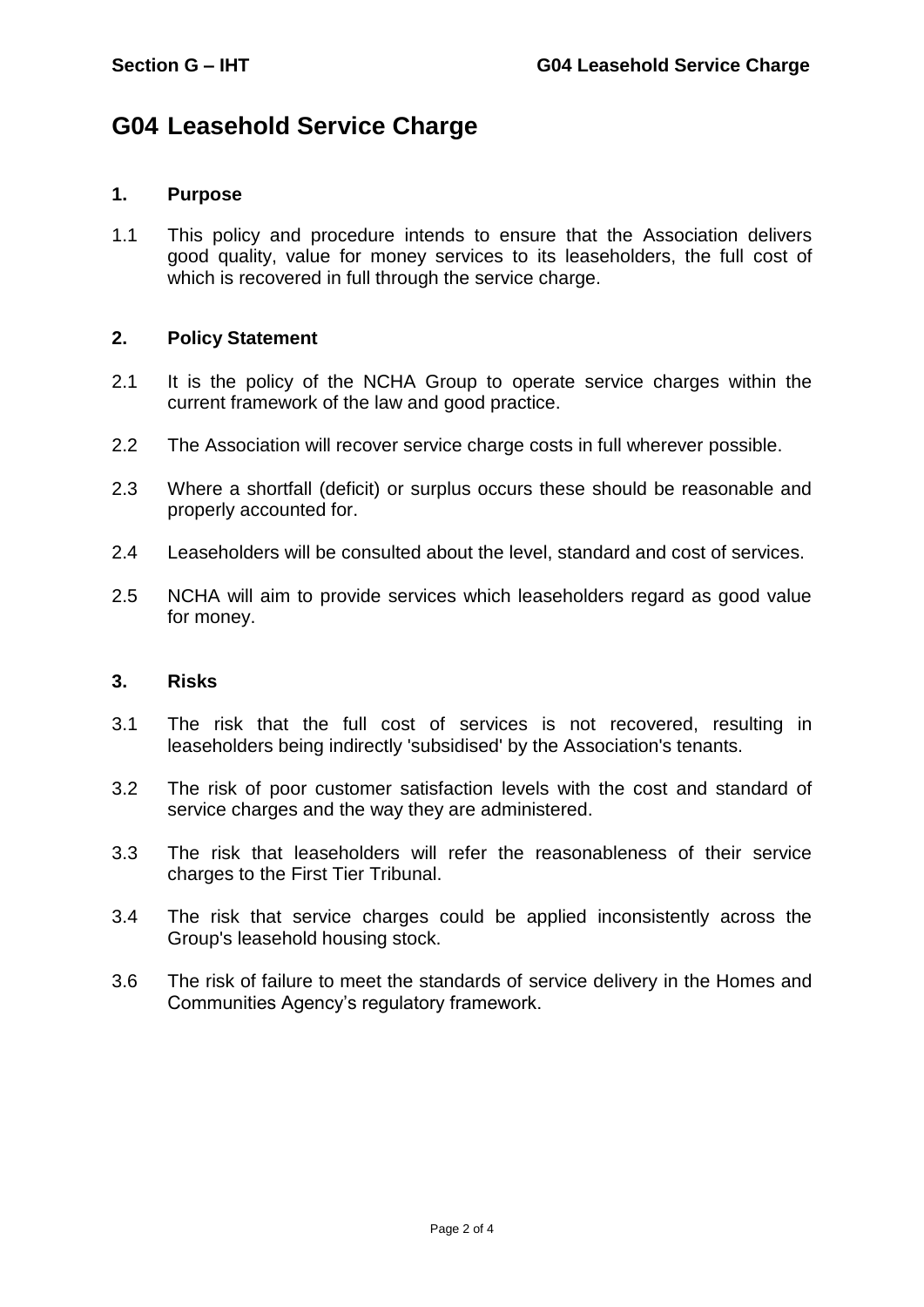### **4. References**

- 4.1 Sinking Fund Policy and Procedure.
- 4.2 Section 20 Major Works and Service Contracts Policy.

#### **5. Process**

- 5.1 The Intermediate Housing Manager will be responsible for setting the service charge budget annually for each leasehold scheme, including new schemes in the development pipeline. The process for this will be led by the Customer Services Officer who will liaise with the Development and Design Teams and Maintenance, to determine the service items which are to be provided in new schemes, and the Sales team to ensure the budget estimate is available in advance of the new properties being marketed.
- 5.2 The items deemed to be acceptable for inclusion in a service charge will include the following
	- cleaning communal areas, including cleaning staff costs
	- window cleaning
	- maintaining fire alarms and equipment, door-entry systems and other communal equipment
	- communal repairs
	- electricity for shared lighting
	- a management fee
	- payments to a sinking fund to offset the cost of major works (see Sinking Fund Policy and Procedure)
	- buildings insurance for the structure of the property

This is not an exhaustive list, and the lease will determine what items can be included in the service charge.

- 5.3 The service charge will include an amount for management which is based on the actual cost of managing the service charge process, and which reflects the cost of providing services to different types of development.
- 5.4 Certain building components will be covered under a manufacturers guarantee and may need to be omitted from the initial service budget for new schemes. It is important to make clear in budget estimates the amount that will be charged for maintenance after warranties have expired.
- 5.5 The Intermediate Housing Manager will determine the apportionment of the service costs between leaseholders where this is affected by the scheme layout or design, e.g. some apartments may have their own entrances and it may not therefore be reasonable to charge for the upkeep of communal stairways. The apportionment must be clear and easy to explain to residents. It must also adhere to the terms of the lease.